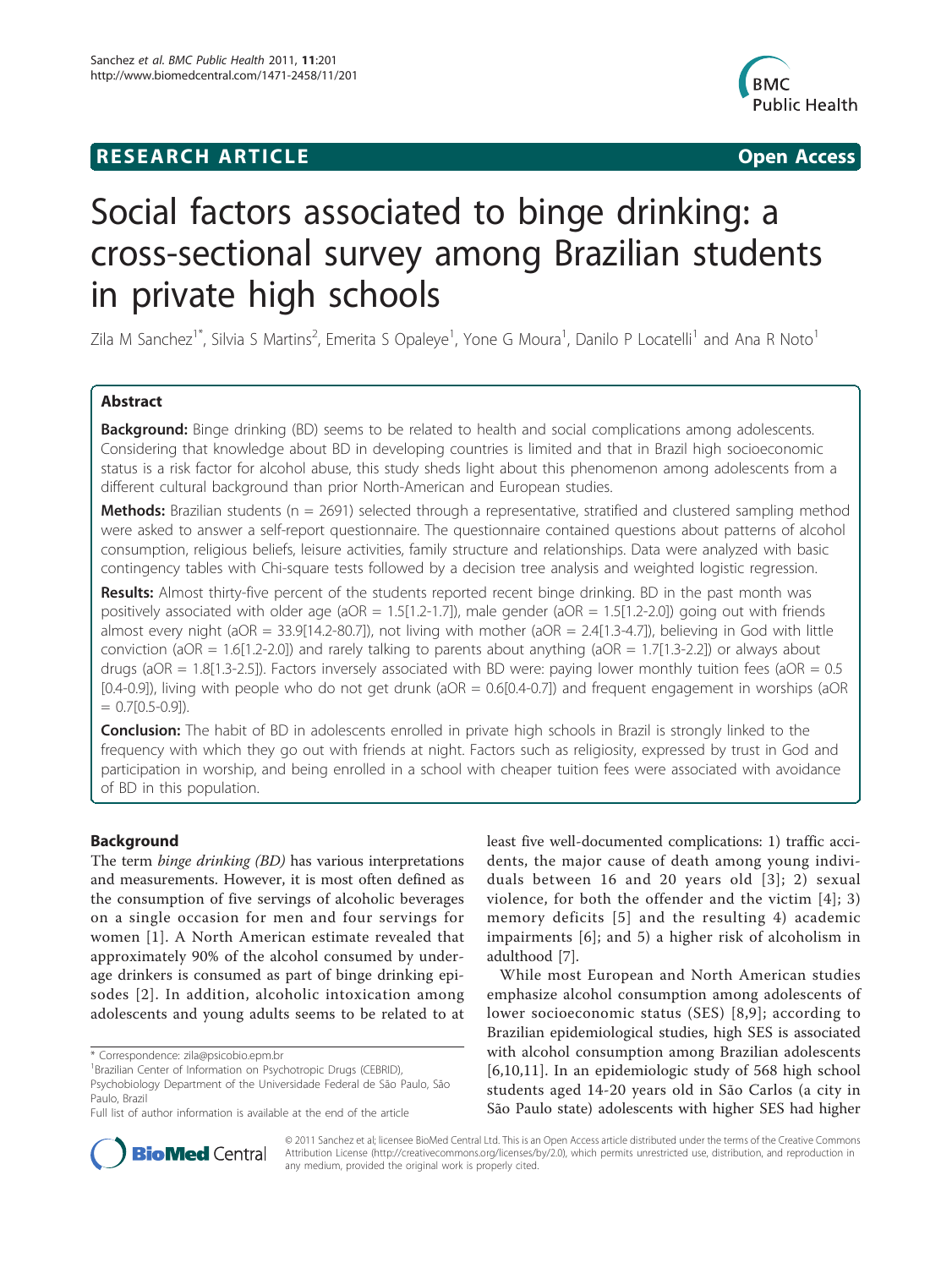lifetime prevalence of alcohol use when compared to their low SES counterparts [[9](#page-9-0)]. Carlini-Cotrim et al. [[12](#page-9-0)], compared the risk behaviors of 1675 students between 12 and 18 years old attending public and private schools in the city of São Paulo and found that there was a more pronounced pattern of binge drinking among students of private schools with high tuitions (the wealthiest students). Among these private school students, 25% of the respondents reported at least one episode of binge drinking in the month prior to the research, in contrast with 10% of students in public schools.

In Brazil, wealthy adolescents get enrolled in private schools, since most Brazilian public schools are known to have less educational resources than private ones. This group of students is poorly studied and, the best way to access information from adolescents from higher socio-economic status, is by conducting surveys in private schools. In 2008, around 20% of the students in Sao Paulo were enrolled in private schools [[13\]](#page-9-0).

Studies point to family factors as being most prevalent in determining the risk for binge drinking among adolescents. Low parental supervision [[14\]](#page-9-0), low quality of family communication, little parental control [\[15](#page-9-0)] and a lack of clearly defined behavior rules [[16\]](#page-9-0) are associated with alcohol abuse among North American and European adolescents.

Moreover, there seem to be cultural differences in the scope of protection offered by family factors, such as supervision, family structure and quality of relationship with parents. A comparative study of 3984 students from diverse European cities showed that having confidence in one's mother, having a parent at home after school and having parents who care about their children watching too much television were inversely associated with regular use of alcoholic beverage in Rome, Groningen, Newcastle and Bremen, but not in Dublin [[17](#page-9-0)].

Even within family factors, a study among California adolescents showed that the model offered at home to the adolescents would be decisive in the frequent use of alcohol, i.e., parents who drink tend to have teens that replicate this behavior [[18\]](#page-9-0). The strength of the domestic model, coupled with little parental support was also a determinant of early alcohol consumption among students in Taiwan [[19](#page-9-0)]. Furthermore, when this association was investigated among adolescents in Panama, Guatemala and Costa Rica, raised in a Latin culture, the use of drugs/alcohol by a family member seemed not to be associated with episodes of drunkenness among adolescents. In this group, family structure and family interactions was associated to lifetime drunkenness [[20\]](#page-10-0). In addition to family factors, religious factors have been identified as inversely related to alcohol addiction [[21](#page-10-0)], and also to decreased chances of exposure to alcohol among adolescents [\[22](#page-10-0)]. Chen et al. [[22](#page-10-0)] in a study among adolescents from Central America identified that higher levels of religious practice (e.g., time allotted for praying and going to church) and religious devotion (e.g., the importance given to attendance at Sunday religious services) were significantly associated with lower odds of initiation of alcohol use. However the actual weight of public and private domains of religiosity is not clear in the decision for non-use or moderate use of alcohol among teenagers [[23\]](#page-10-0). Kendler et al. [[24\]](#page-10-0) point to the social aspect of religiosity as possible protector, emphasizing the importance of the frequency of activities within the religious group. Moreover, Wills et al. [[25](#page-10-0)] suggest that religiosity is protective to the experimental use of alcohol only among adolescents who obtained high scores in the private aspects of religiosity, such as faith, prayer and individual emphasis on religion. Moreover, religiosity and family may simultaneously influence the decision of abstinence: religiosity influences family bonding and monitoring and this would influence the youth decision [\[26](#page-10-0)].

Furthermore, it is believed that some leisure activities could lead to problematic alcohol consumption, such as parties with friends [[27](#page-10-0)] or sports group practice [[28](#page-10-0)]. However, there are few scientific studies that explore different leisure activities and their association with patterns of alcohol abuse and underage drinking as artistic activities, reading, videogames and internet. As BD can be understood as a leisure activity by adolescents, it is important to verify if there is a pattern of leisure more likely to be associated to BD.

Thus, faced with evidences of possible association of religious factors, family and leisure in alcohol abuse by teenagers, we decided to study the interaction of these factors on the binge drinking behavior of adolescents who attend private high schools (most with high SES which is a major risk factor for BD in Brazil). We chose to study the combined association of these proximal protective and risk factors for BD based on a well known theoretical developmental framework: the Social Development Model [[29\]](#page-10-0). The Social Development Model incorporates propositions of social control, social learning and differential association theories into a developmental framework of both prosocial and antisocial behaviors [\[30](#page-10-0)]. According to this model, when adolescents develop bonds with individuals or groups with antisocial beliefs (e.g., drug-using peers), they are more likely to engage in antisocial behaviors; if they develop bonds with individual with prosocial behaviors (e.g., non-drug using peers, high religiosity), they are less likely to engage in antisocial behaviors, and more likely to engage in prosocial behaviors. Also, external constraints such as parental monitoring can affect adolescents socialization experiences [[31,32\]](#page-10-0).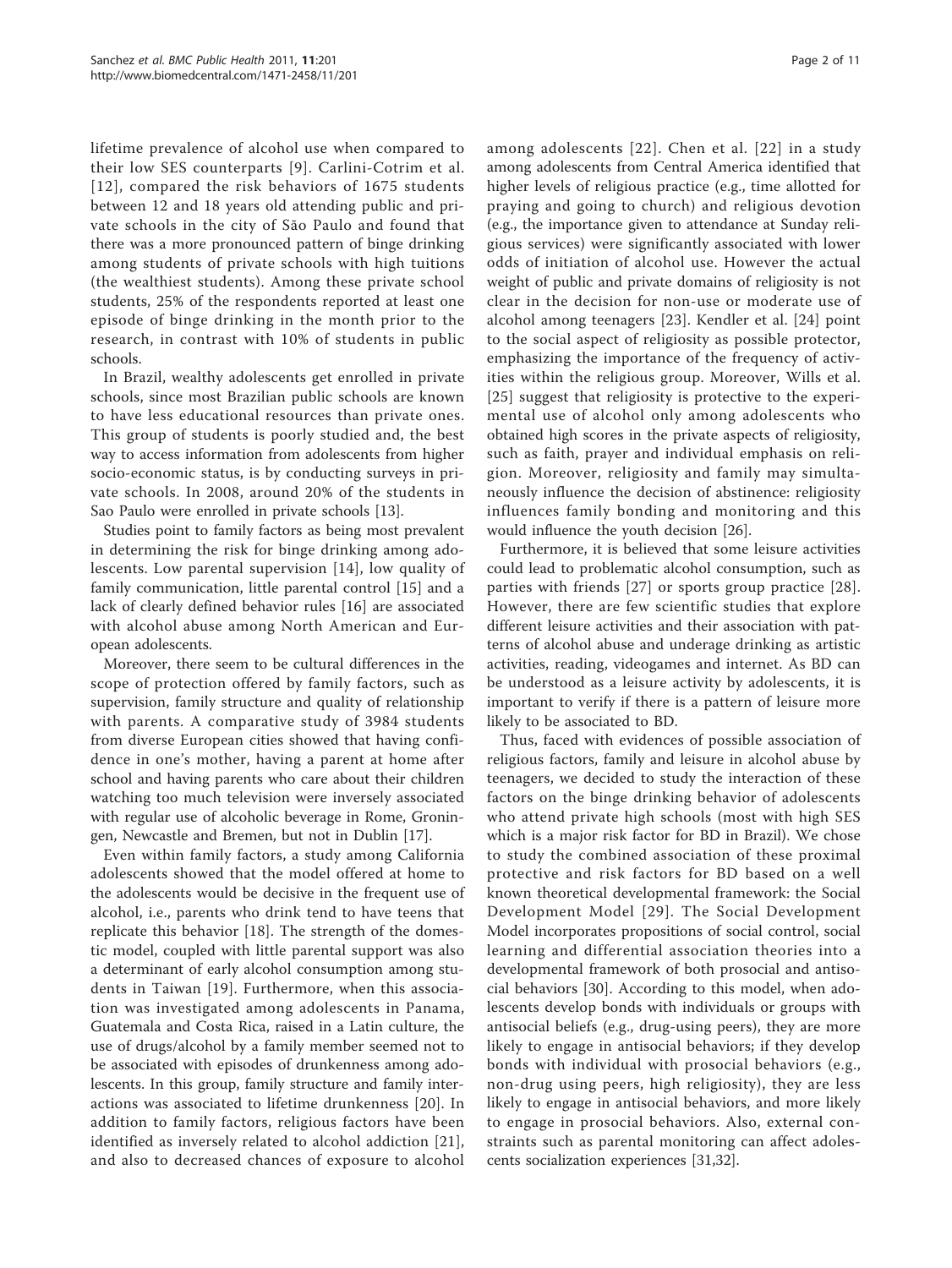As such, the aims of this study are to: 1) Investigate the role of family, leisure and religiosity on BD practices among adolescents in private high schools in São Paulo, Brazil; 2) Examine the role of sociodemographic factors on BD behavior in this population.

## Methods

### 2.1 Sample

The study was designed to select a representative sample of high school students at private schools in São Paulo, Brazil. The city has 578 private high schools and 28 were included in this study. There was some degree of non-participation at the school level, and the standard protocol is to replace these schools with similar schools; 68% of our sampled schools consented; the others were replaced with similar schools in the same stratum. The sample size was set for a maximum relative error of 10% and a confidence interval of 95%. The schools were stratified according to the average incomes of the neighborhoods in which they are located (schools in low- and high-income neighborhoods, in a rate of 2:3). In a second phase, the sample was selected by conglomerates (schools and classes). All students in each selected class were invited to answer the questionnaires. The process generated a final sample of 2691 high school students. The response rate among the students invited to participate was 99.4% (only 16 adolescents refused to participate in the study). The complex survey design took into account the stratum (neighborhoods in which schools are located), the conglomerate (school as primary sampling unit), the expansion weight and the probability of drawing the student who answered the questionnaire.

#### 2.2 Data collection

Data collection took place in the classroom, collectively, with no teacher present. A trained team explained the objectives of the project and distributed the questionnaire, which was a self-report paper and pencil instrument with closed questions from an instrument of the World Health Organization [[33](#page-10-0)] and the European School Survey Project on Alcohol and Other Drugs (ESPAD) questionnaire [[34\]](#page-10-0), adapted to the Brazilian culture. In addition to questions on the respondent's history and pattern of drinking and other drug use, the instrument collected information on students' SES, religious behavior, leisure activities, and family functioning and structure.

A full re-type of the questionnaires was used to correct all the typing errors. We also included one question on the use of a fictitious drug which, in case of a positive answer (7 cases - 0.2%), excluded the questionnaire from the sample.

## 2.3. Measures

### Outcome variable

Binge drinking (BD) in the past month, defined as the consumption of five or more servings of alcoholic beverages on the same occasion. A serving was defined as a 5-oz glass of wine, a 12-oz can of beer or a 1.5-oz shot of liquor.

## Independent variables

Sociodemographic variables (4 questions) selected for this study were: gender, age, and monthly school tuition (obtained directly from schools' principals) and economic scale [[35](#page-10-0)], considering educational level of the head of the household, number of household goods (such as television, DVD players, cars, refrigerators, etc) and number of housekeepers. This scale classifies students from A to E (where A is the highest economic strata). Private school monthly tuition fees were subdivided in quartiles as: US\$ 100-190; US\$ 191-260; US\$ 261-480, US\$ 481-1300.

Leisure activities (7 questions):The following leisure activities were evaluated according to their frequency in the month that preceded the survey: "going out to bars and parties with friends at night", "hanging out with friends at parks and shopping malls", "playing videogames", "reading books on your own initiative", "using the internet for fun", "participating in artistic activities such as theater, singing and dance, among others" and "participating in volunteer work". All items included responses as almost every day, at least once a week, one to three times a month, or never, except the use of internet that was a dichotomous variable (use x no use in last month). Religiosity (5 questions): The same pattern of answers was used to investigate the religiosity of the students in the past month through questions on their "voluntary participation in collective prayer", "youth meetings" and "participation in artistic activities within a religious group". We added one question on the "intensity of their belief in God or a higher power", for which possible answers ranged from none at all and very much indeed. We also included a question on how much the interviewee uses the "ideas of some religion to make decisions", with responses of: I have no religion; I have a religion but do not use its ideas; I have a religion and sometimes I use its ideas; I have a religion and always use its ideas. Family (20 questions): There were questions on family structure, such as with whom the respondent lives with (mother, father, stepmother, stepfather, grandparents, siblings) and the marital status of his/her parents. We evaluated parental monitoring and relationship with the respondent through questions on the definition of "rules inside" and "outside" the house; "attention and/ or care"; "meals eaten together"; "talks about school", "who they go out with" and "where they go"; "praise"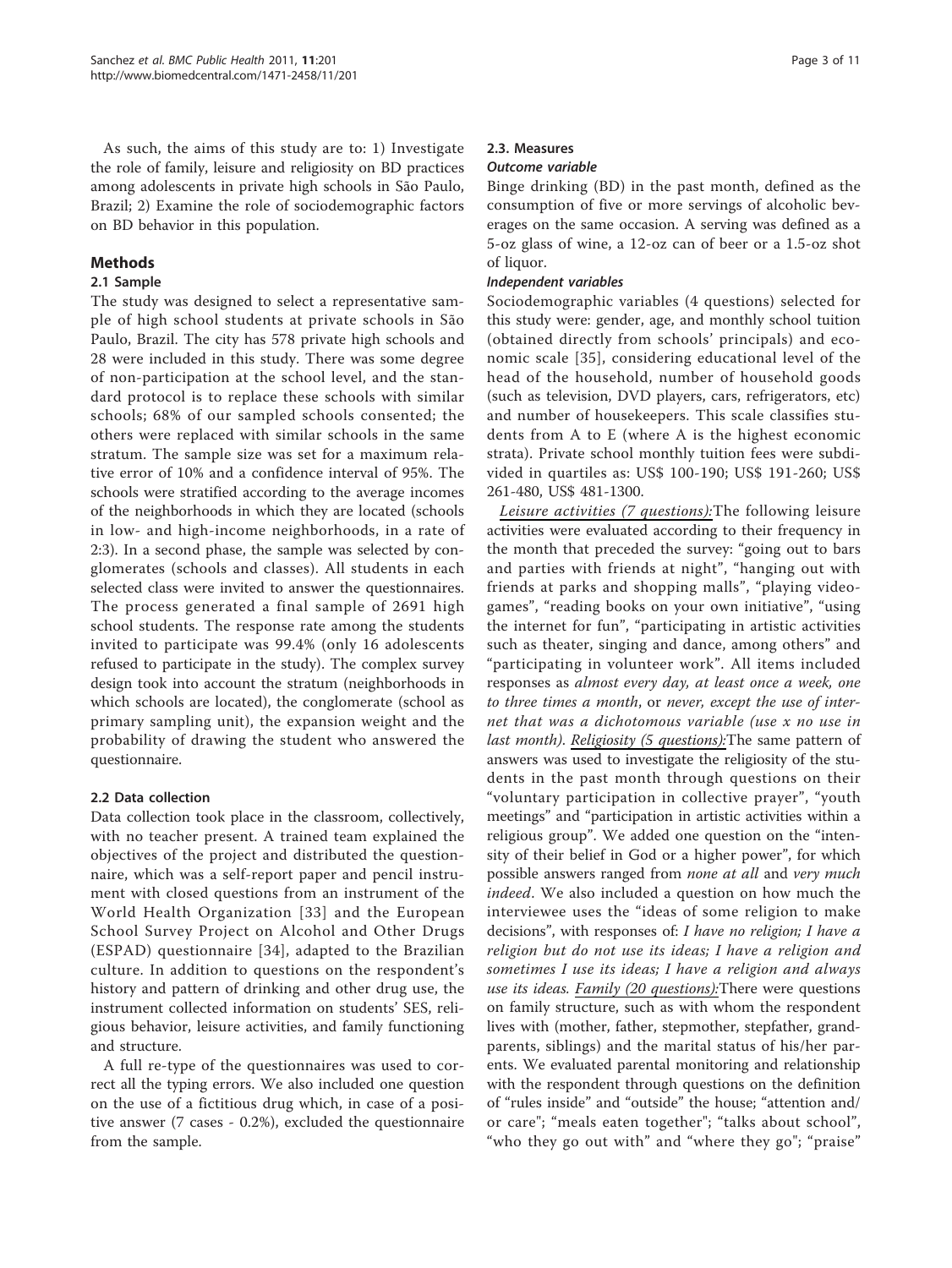and "conversations lasting at least 10 minutes". In this module, we examined the frequency of each of those behaviors in the last month. The possible answers were as follows: always, often, sometimes, rarely and never. These parental monitoring and family relationship questions were extracted from the ESPAD questionnaire. Finally, we analyzed alcohol consumption among the people the respondents lived with (alcohol consumption and drunkenness) and the frequency with which they received information on "alcohol" and "other drugs from their parents".

#### 2.4 Data analysis

First, we conducted exploratory analyses through basic contingency tables with Chi-square tests and the decision tree (Chaid) with a level of significance of 5%, followed by logistic regression for complex samples with all variables used in the bivariate analysis [[36\]](#page-10-0). Analyses were conducted on data weighted to correct for unequal probabilities of selection into the sample. The outcome variable of interest was binge drinking (BD) in the past month. The independent variables included behaviors related to leisure, religion and family as well as information on drug use. Results are presented via weighted proportions (wgt%), Odds Ratios (ORs), adjusted Odds Ratios (aORs) and p-values.

The complex samples module of the SPSS Version 15 software was used to perform the analyses.

## 2.5 Ethical aspects

The questionnaire did not include any information that could be used to identify the students. Moreover, students were informed of the voluntary nature of the research and the freedom they had to give up at any

point or to leave questions unanswered. The study was approved by the Committee of Ethics in Research of the Federal University of Sao Paulo (# 0930/07).

## Results

A total of 2691 students answered the questionnaires. Missing data for the outcome measure (binge drinking) was found in 79 questionnaires (2.9%). Thus, 2612 students were included in the logistic regression and less than 2% had missing data in at least one covariate. 51.9% of the students were female (95%CI 48.9- 54.9), 95.5% of higher socioeconomic status (SES A and B; 95%CI 97.4-93.7) and with 16.0 years-old in average (95%CI 15.9-16.1), ranging from 14 to 19 years old. A total of 34.5% of the students reported engaging in binge drinking in the 30 days prior to the research. Table 1 shows the distribution of BD behavior by gender and age. This behavior happens most often, up to 5 times per month, among boys aged 18-19 years.

Most of the students aged 14-15 years who engaged in BD did so once in the past month (9.7%), but most of the older students (ages 16-19) did so once a week on average (11.5% - 3 to 5 times in the past month). Binge drinking is considered a risky behavior even when it takes place only once per month. Consequently, we chose to analyze the factors associated with BD as a whole, analyzing data from the group that reported at least one episode of BD in the last month as opposed to the group that did not.

After the exploratory bivariate analysis of 36 variables with four categories of answers on average, the chisquare tests detected statistically significant differences for most of the variables tested. To be concise, we

Table 1 Prevalence of past-month binge drinking by gender and age among students in private high schools (n = 2612)

| Gender                                |            |               |            |               | Age          |            |               |             |               |           |               |              |
|---------------------------------------|------------|---------------|------------|---------------|--------------|------------|---------------|-------------|---------------|-----------|---------------|--------------|
|                                       |            | Male          |            | Female        | <b>Total</b> |            | $14 - 15$     | $16 - 17$   |               |           | $18-19$       | <b>Total</b> |
| <b>Binge</b><br>drinking<br>frequency | $n$ (wat%) | 95%CI         | n (wgt%)   | 95%Cl         | n            | $n$ (wqt%) | 95%CI         | $n$ (wqt%)  | 95%CI         | n (wgt%)  | 95%CI         | n            |
| None                                  | 709 (59.7) | $54.8 - 64.4$ | 968 (70.6) | $65.9 - 74.8$ | 1677         | 608 (71.7) | $66.7 - 76.1$ | 1005 (63.7) | $58.8 - 68.2$ | 64 (47.5) | $40.1 - 55.1$ | 1677         |
| 1 time                                | 138 (10.4) | $8.1 - 13.3$  | 139 (10.2) | $8.6 - 11.9$  | 277          | 81(9.7)    | $6.9 - 13.4$  | 176 (10.0)  | $8.1 - 12.4$  | 19 (12.3) | $7.5 - 19.4$  | 276          |
| 2 times                               | 110(10.1)  | $8.4 - 12.2$  | 109(7.1)   | $5.4 - 9.2$   | 219          | 67(7.6)    | $6.2 - 9.3$   | 135(8.6)    | $7.3 - 10.1$  | 16(13.3)  | $7.2 - 23.3$  | 218          |
| 3 to 5<br>times                       | 150 (12.7) | $10.2 - 15.7$ | 107 (7.6)  | $5.7 - 10.0$  | 257          | 59 (7.6)   | $5.5 - 10.4$  | 178 (11.2)  | $8.6 - 14.5$  | 21(13.6)  | $8.6 - 21.0$  | 258          |
| 6 to 9<br>times                       | 45(3.2)    | $2.0 - 5.0$   | 43 (2.4)   | $1.5 - 3.8$   | 88           | 23(2.0)    | $1.0 - 4.1$   | 56(3.1)     | $2.0 - 4.6$   | 8(3.8)    | $1.8 - 7.8$   | 87           |
| $10$ or $+$                           | 39(3.9)    | $2.3 - 6.8$   | 25(2.2)    | $1.2 - 3.9$   | 64           | 9(1.4)     | $0.4 - 4.2$   | 47(3.4)     | $2.3 - 5.1$   | 8(9.4)    | $3.2 - 24.4$  | 64           |
| Total                                 | 1191 (100) |               | 1391 (100) |               | 2582*        | 847 (100)  |               | 1597 (100)  |               | 136 (100) |               | 2580*        |

Wgt%: percentage weighted.

\*30 missing data for gender and 32 missing data for age.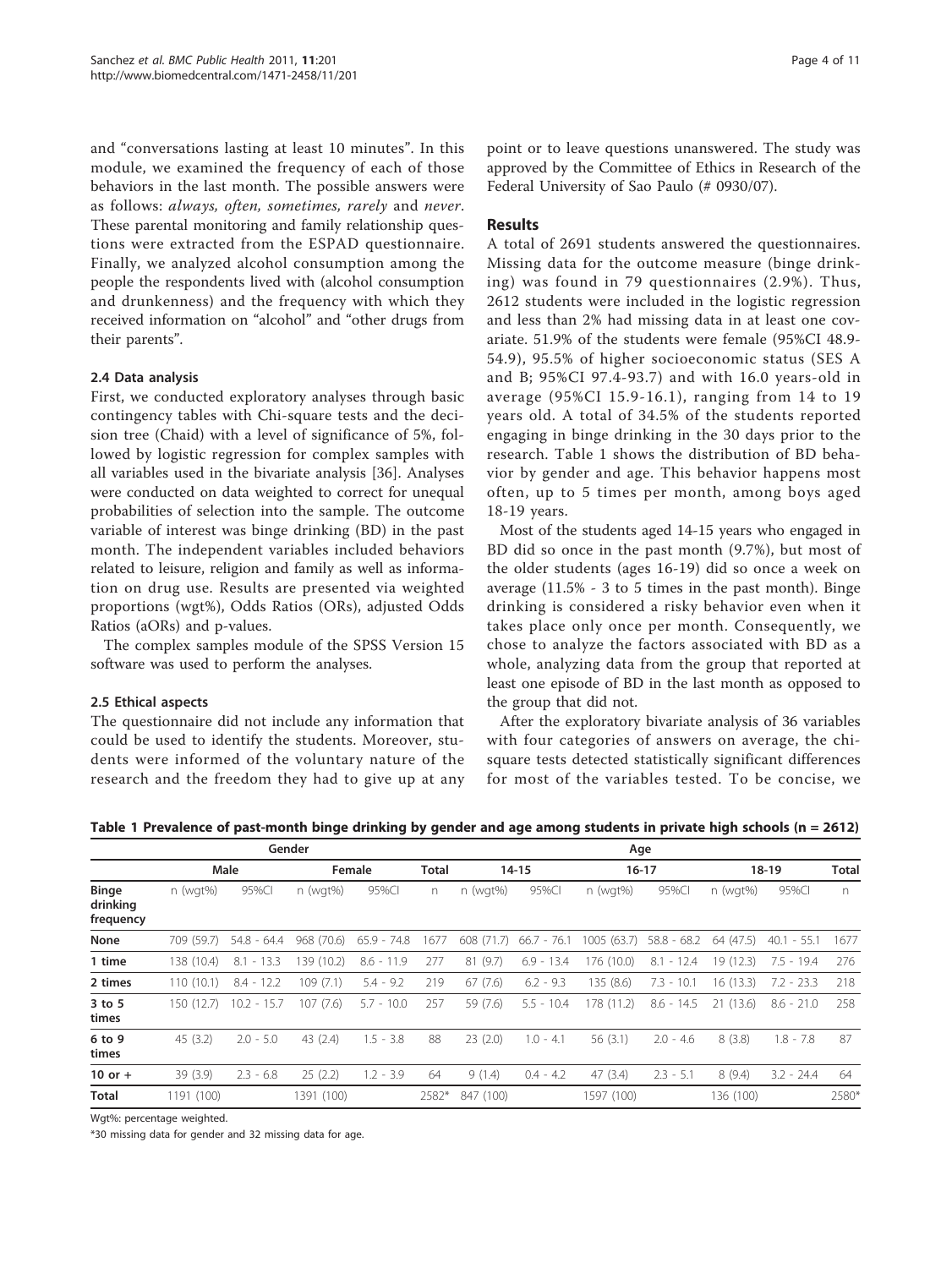present the descriptive bivariate analyses only of the variables that remained in the final logistic regression model in Table [2](#page-5-0).

Still in the exploratory phase, the analysis by means of the decision tree (CHAID) identified the frequency of "going out to bars and parties with friends at night" as the factor most strongly associated with binge drinking  $(\chi^2 = 419.3; df = 3; p > 0.001)$ . This effect is so pronounced that, in addition to being the first knot in the tree, there was no other knot for those who reported the practice of BD; that is, if going out with friends at night is considered, no other variable can further separate those who engaged in BD from those who did not.

When complex samples logistic regression was performed, the final model did not reveal as many differences as expected in the exploratory analysis. BD was significantly associated with the following sociodemographic variables: male gender ( $OR = 1.53[1.16-2.01]$ ; p = 0.004), older age (increment of 1.46 of OR for each year; p < 0.001) and schools charging higher tuition, as presented in Table [3.](#page-6-0)

The most significant of the leisure activities evaluated was the amount of time the students spent socializing with their friends outside their homes at night. Going out with friends almost every night to bars, shows and parties increased the odds of BD by up to 33.88 times ([14.22-  $80.70$ ],  $p < 0.001$ ). Even at lower frequencies (one to three times in the month versus at least once a week), this variable posed a potential risk for binge drinking, with odds between  $3.39([1.71-6.72], p = 0.001)$  and  $12.09$  times higher ([6.78-21.54],  $p < 0.001$ ) than among those who did not go out even once in the past month.

Regarding family structure, not living with one's mother (OR = 2.43, [1.26-4.07], p = 0.010) was the only variable that was significantly associated with BD, irrespective of the parents' marital status or of one parent being deceased (either father or mother).

When parental monitoring was evaluated, having parents who never talk to the respondents for at least 10 minutes a day was positively associated with BD  $(OR = 1.68[1.28-2.21], p = 0.003)$  when compared to those with parents who always did that. Also, having parents who always talked about drugs was positively associated with BD (OR = 1.80, [1.29-2.52],  $p < 0.001$ ).

Variables such as the definition of behavioral rules, attention, praise from parents, parents' knowledge about where their children are and with whom, having meals together, talking about alcohol and about school and whether the children receive an allowance were not significant in the model. However, if nobody the student lives with gets drunk, the chances of BD are reduced by 44% ( $p < 0.001$ ).

From the religiosity module, the only two variables that remained in the model were the frequency with which the adolescents attended collective prayer (masses, services) and their level of trust in God. Individuals who attended group prayer at least once a week and almost every day had 31 and 50% less chance of being involved in binge drinking ( $[0.53-0.88]$ ,  $p = 0.005$ and  $[0.27-0.91]$ ,  $p = 0.026$ , respectively). Therefore, when "trust in God a lot or very much" was defined as the reference group, trusting a little or moderately was positively associated with the practice of binge drinking  $(OR = 1.58, [1.22-2.03], p = 0.001).$ 

#### **Discussion**

The main findings of this study can be summarized as follows: 1) Going out with friends frequently at night was the strongest factor associated with BD; 2) BD was also significantly associated with older age, male gender, not living with mother, rarely talking to the parents or having meals with them and having little trust in God. 3) On the other hand, being enrolled in a school with a cheaper tuition, attending group prayer meetings at least once a week and not living with someone who gets drunk were inversely associated with BD.

The practice of BD by students in private high schools in the city of São Paulo had a much higher prevalence than the Brazilian national prevalence for this behavior among adolescents (16% in last year; [[37\]](#page-10-0) and than the students' American peers (29% [\[38\]](#page-10-0)). This can be partially explained by the fact that these students are mainly from the highest SES in the Brazilian population [[10](#page-9-0)], even though monthly tuition costs varied widely from US\$ 100 to US\$ 1500. Even though the most recent North American data show gender equivalence of this practice among high school students [[38\]](#page-10-0), this practice was more strongly associated with male gender in our study. This is similar to what occurs among urban adolescents in China, an emerging economy as Brazil [[39\]](#page-10-0) and among European adolescents [\[40\]](#page-10-0).

The students who attended schools charging lower monthly tuition appeared to be more protected against the practice of binge drinking, suggesting that this behavior is linked with family income and SES. Previous Brazilian studies had already associated higher consumption of alcohol and other drugs with higher family income among high school students [[11\]](#page-9-0) as well as college students [[41](#page-10-0)]. This lower rate of BD in schools with cheaper tuitions may occur by the divergent anti-drug policy in the schools or even because differences in pocket money students receive from their parents.

#### Leisure activities

The most substantial findings of this study point to the relevance of the role of friends in binge drinking, which suggests the influence of social learning and social control, as proposed by the Social Development Model [[31](#page-10-0)].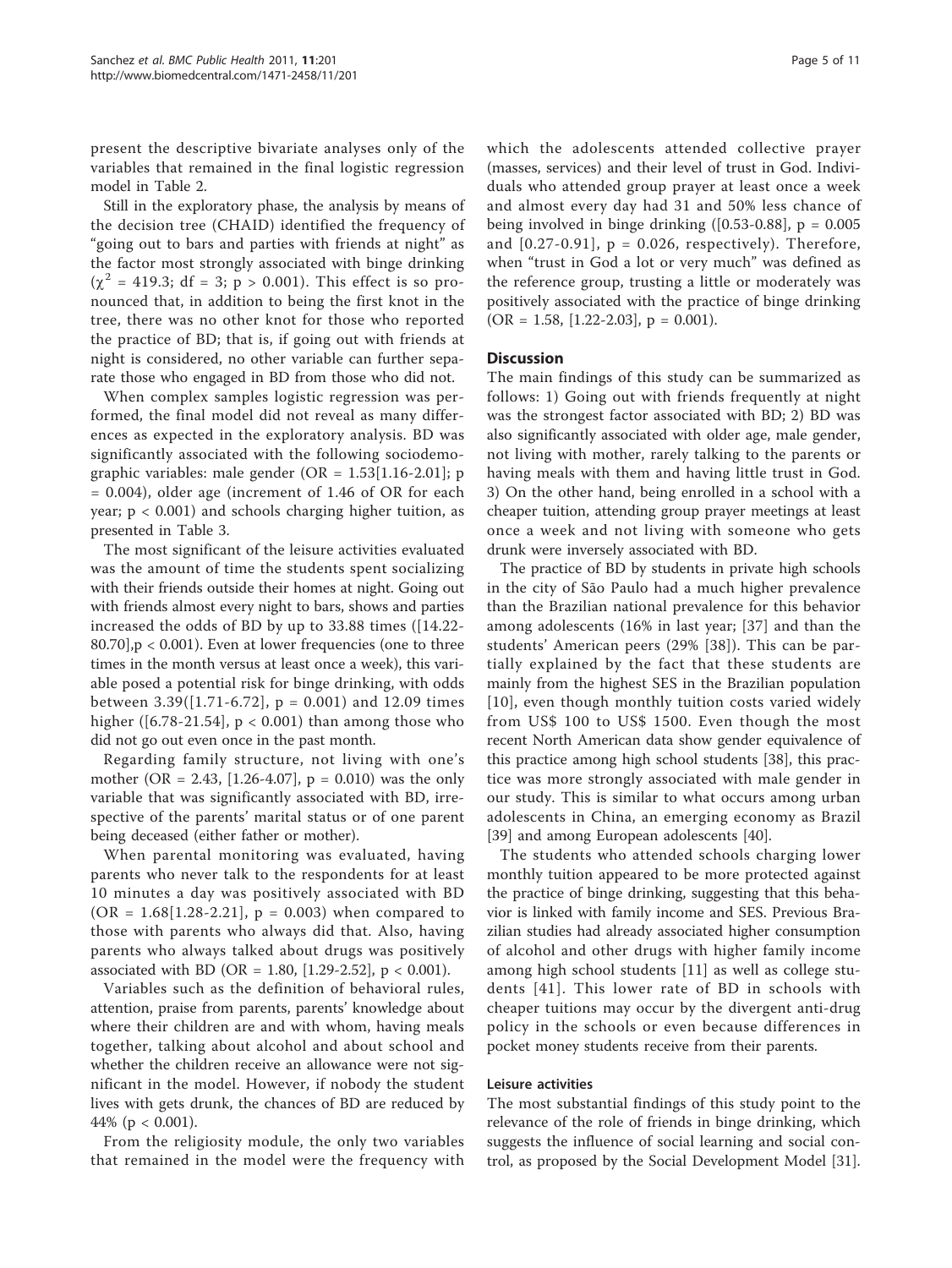## <span id="page-5-0"></span>Table 2 Bivariate analysis and prevalence of the variables that remained in the final logistic regression model of the students in private high schools (n = 2561)

| Variable                           | <b>Binge</b>         |             |               |            |               | p value |         |
|------------------------------------|----------------------|-------------|---------------|------------|---------------|---------|---------|
|                                    |                      |             | No            |            | Yes           |         |         |
|                                    |                      | n (wgt%)    | 95%CI         | n (wgt%)   | 95%CI         |         |         |
| Gender                             | Male                 | 709 (43.9)  | $40.6 - 47.3$ | 482 (55.9) | $50.1 - 61.6$ | 1191    | 0.001   |
|                                    | Female               | 968 (56.1)  | $52.7 - 59.4$ | 423 (44.1) | 38.4 - 49.9   | 1391    |         |
|                                    |                      |             |               |            |               |         |         |
| <b>Monthly Tuition</b>             |                      |             |               |            |               |         | < 0.001 |
|                                    | Up to US\$ 190       | 386 (18.8)  | $7.4 - 40.0$  | 149 (13.6) | $5.1 - 31.5$  | 535     |         |
|                                    | US\$ 191- US\$ 260   | 631 (42.8)  | $23.6 - 64.4$ | 347 (41.0) | $21.9 - 63.3$ | 978     |         |
|                                    | US\$ 261- US\$ 480   | 502 (27.5)  | $12.8 - 49.4$ | 230 (24.4) | $11.2 - 45.2$ | 732     |         |
|                                    | Over US\$ 480        | 181 (11.0)  | $3.8 - 27.7$  | 186 (20.9) | $7.7 - 45.6$  | 367     |         |
| Family                             |                      |             |               |            |               |         |         |
| Living with mother                 | No                   | 75 (4.9)    | $3.4 - 7.1$   | 75 (9.0)   | $7.0 - 11.5$  | 150     | 0.002   |
|                                    | Yes                  | 1622 (95.1) | $92.9 - 96.6$ | 836 (91.0) | 88.5 - 93.0   | 2458    |         |
|                                    |                      |             |               |            |               |         |         |
| 10 min talks with parents          |                      |             |               |            |               |         | 0.043   |
|                                    | Never                | 42(2.6)     | $1.8 - 3.9$   | 25(2.4)    | $1.5 - 3.9$   | 67      |         |
|                                    | Sometimes/rarely     | 427 (23.0)  | $20.1 - 26.3$ | 258 (28.4) | $24.4 - 32.6$ | 685     |         |
|                                    | Always/often         | 1226 (74.3) | $71.0 - 77.5$ | 625 (69.2) | $64.8 - 73.2$ | 1851    |         |
|                                    |                      |             |               |            |               |         |         |
| Parents talk about drugs           |                      |             |               |            |               |         | 0.100   |
|                                    | Never                | 371 (19.2)  | $15.8 - 23.1$ | 156 (15.3) | $12.7 - 18.2$ | 527     |         |
|                                    | Sometimes/rarely     | 586 (34.4)  | $32.2 - 36.7$ | 324 (32.7) | $26.7 - 39.4$ | 910     |         |
|                                    | Always/often         | 739 (46.4)  | $42.0 - 50.9$ | 431 (52.0) | 44.4 - 59.6   | 1170    |         |
|                                    |                      |             |               |            |               |         |         |
| Someone you live with gets drunk   |                      |             |               |            |               |         | < 0.001 |
|                                    | No                   | 1480 (89.2) | 87.2 - 90.9   | 713 (81.6) | 78.0 - 84.8   | 2193    |         |
|                                    | Yes                  | 186 (10.8)  | $9.1 - 12.8$  | 174 (18.4) | $15.2 - 22.0$ | 360     |         |
| Leisure                            |                      |             |               |            |               |         |         |
| You went out with friends at night |                      |             |               |            |               |         | < 0.001 |
|                                    | Almost every day     | 37(2.5)     | $1.7 - 3.8$   | 106 (12.9) | $9.3 - 17.5$  | 143     |         |
|                                    | At least once a week | 558 (35.1)  | $31.6 - 38.8$ | 567 (63.5) | $57.5 - 69.1$ | 1125    |         |
|                                    | 1 to 3 times a month | 697 (39.7)  | $36.0 - 43.6$ | 205 (20.5) | $17.1 - 24.3$ | 902     |         |
|                                    | Not even once        | 395 (22.7)  | $19.4 - 26.2$ | 30(3.2)    | $1.7 - 5.8$   | 425     |         |
|                                    |                      |             |               |            |               |         |         |
| Religiosity                        |                      |             |               |            |               |         |         |
| You trusted in God                 |                      |             |               |            |               |         | < 0.001 |
|                                    | Not at all           | 125(7.3)    | $5.2 - 10.1$  | 103 (10.8) | $7.3 - 15.5$  | 228     |         |
|                                    | A little/sort of     | 424 (25.0)  | $22.5 - 27.7$ | 303 (32.5) | 28.4 - 37.0   | 727     |         |
|                                    | A lot/very much      | 1140 (67.7) | $63.3 - 71.9$ | 502 (56.7) | 49.2 - 63.9   | 1642    |         |
|                                    |                      |             |               |            |               |         |         |
| Religious services                 |                      |             |               |            |               |         | < 0.001 |
|                                    | Almost every day     | 93 (6.3)    | $4.4 - 8.9$   | 23(2.6)    | $1.5 - 4.2$   | 116     |         |
|                                    | At least once a week | 398 (23.3)  | $19.4 - 27.7$ | 139 (14.3) | $10.8 - 18.9$ | 537     |         |
|                                    | 1 to 3 times a month | 308 (17.5)  | $14.5 - 21.1$ | 201 (22.4) | 19.2 - 25.9   | 509     |         |
|                                    | Not even once        | 886 (52.9)  | $47.9 - 57.8$ | 540 (60.7) | $54.8 - 66.4$ | 1426    |         |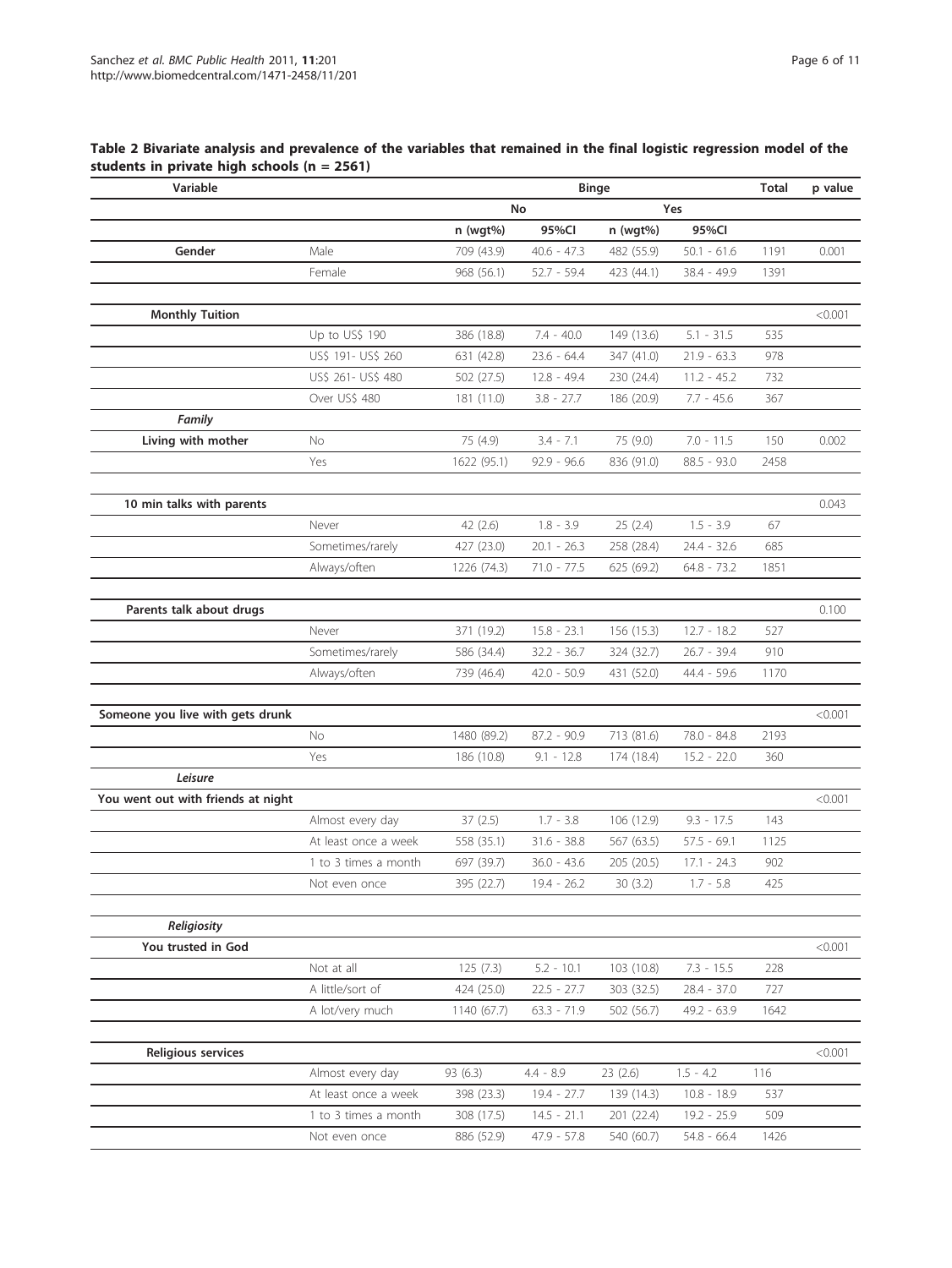<span id="page-6-0"></span>Table 3 Results of the logistic regression for factors associated with the practice of binge drinking in the month prior to the research among students in private high schools ( $n = 2561$ )

| Variable                            |                      | cOR[95%Cl]          | aOR[95%Cl]          | p value   |
|-------------------------------------|----------------------|---------------------|---------------------|-----------|
| Sociodemographic                    |                      |                     |                     |           |
| Age                                 |                      | 1.36[1.20-1.52]     | 1.46[1.23-1.73]     | < 0.001   |
| Gender                              | Male                 | 1.62[1.26-2.08]     | 1.53[1.16-2.01]     | 0.004     |
|                                     | Female               |                     |                     | reference |
| <b>Monthly Tuition</b>              | US\$ 100- US\$190    | $0.38[0.29 - 0.46]$ | 0.59[0.39-0.91]     | 0.018     |
|                                     | US\$ 191- US\$ 260   | $0.50[0.40 - 0.64]$ | 0.59[0.42-0.83]     | 0.004     |
|                                     | US\$ 261- US\$ 480   | 0.47[0.32-0.68]     | 0.53[0.33-0.85]     | 0.011     |
|                                     | US\$ 481 - US\$ 1300 |                     |                     | reference |
| Family                              |                      |                     |                     |           |
| Living with mother                  | No.                  | 1.91 [1.31 - 2.78]  | 2.43[1.26-4.07]     | 0.010     |
|                                     | Yes                  |                     |                     | reference |
| 10 min talks with parents           | Never                | 1.32[1.06-1.66]     | 1.68[1.28-2.21]     | 0.003     |
|                                     | Sometimes/rarely     | $0.99[0.55 - 1.81]$ | 1.51[0.70-3.28]     | 0.280     |
|                                     | Always/often         |                     |                     | reference |
| Parents talk about drugs            | Always/often         | 1.41[1.16-1.80]     | 1.80[1.29-2.52]     | < 0.001   |
|                                     | Sometimes/rarely     | 1.19[0.88-1.61]     | 1.24 [0.92-1.68]    | 0.149     |
|                                     | Never                |                     |                     | reference |
| Someone you live with gets drunk    | <b>No</b>            | $0.54[0.40-0.73]$   | $0.56[0.44-0.71]$   | < 0.001   |
|                                     | Yes                  |                     |                     | reference |
| Leisure                             |                      |                     |                     |           |
| You went out with friends at night  | Almost every day     | 36.23[15.01-87.44]  | 33.88[14.22-80.70]  | < 0.001   |
|                                     | At least once a week | 12.77[7.30-22.32]   | 12.09[6.78-21.54]   | < 0.001   |
|                                     | 1 to 3 times a month | 3.63[1.86-7.10]     | 3.39[1.71-6.72]     | 0.001     |
|                                     | Not even once        |                     |                     | reference |
| Religiosity                         |                      |                     |                     |           |
| You trusted in God                  | Not at all           | 1.78[1.27-2.47]     | 1.35[0.88-2.07]     | 0.159     |
|                                     | A little/sort of     | 1.55[1.28-1.88]     | 1.58[1.22-2.03]     | 0.001     |
|                                     | A lot/very much      |                     |                     | reference |
| Participation in religious services |                      |                     |                     |           |
|                                     | Almost every day     | $0.36[0.21 - 0.60]$ | $0.50[0.27 - 0.91]$ | 0.026     |
|                                     | At least once a week | $0.53[0.44 - 0.65]$ | $0.69[0.53 - 0.88]$ | 0.005     |
|                                     | 1 to 3 times a month | 1.11[0.87-1.42]     | 1.22[0.91-1.64]     | 0.166     |
|                                     | Not even once        |                     |                     | reference |

aOR = adjusted odds ratio (final model).

cOR = crude odds ratio.

When family, religious and leisure variables were taken into account, the strongest factor associated with binge drinking behavior was the frequency of going out to parties and bars with friends at night. Attention should be paid to this issue given the high crude and adjusted odds ratio and its prominence as the first knot in the decision tree. However, since this is a cross-sectional survey, it is not possible to establish any causal link. It is not possible to establish what comes first: the exposure to binge drinking or the intent to practice it. According to our findings, there is evidence of an association of binge drinking with the presence of friends, the party environment and physical distance from the parents. The more an adolescent socializes away from home at night in places where he can drink with friends, greater his chance of engaging in binge drinking.

Previous studies of college students also highlighted the strong influences of the social context and friends regarding this specific behavior, once more suggesting that the Social Developmental Model plays a central role in the drinking behavior of young adults also.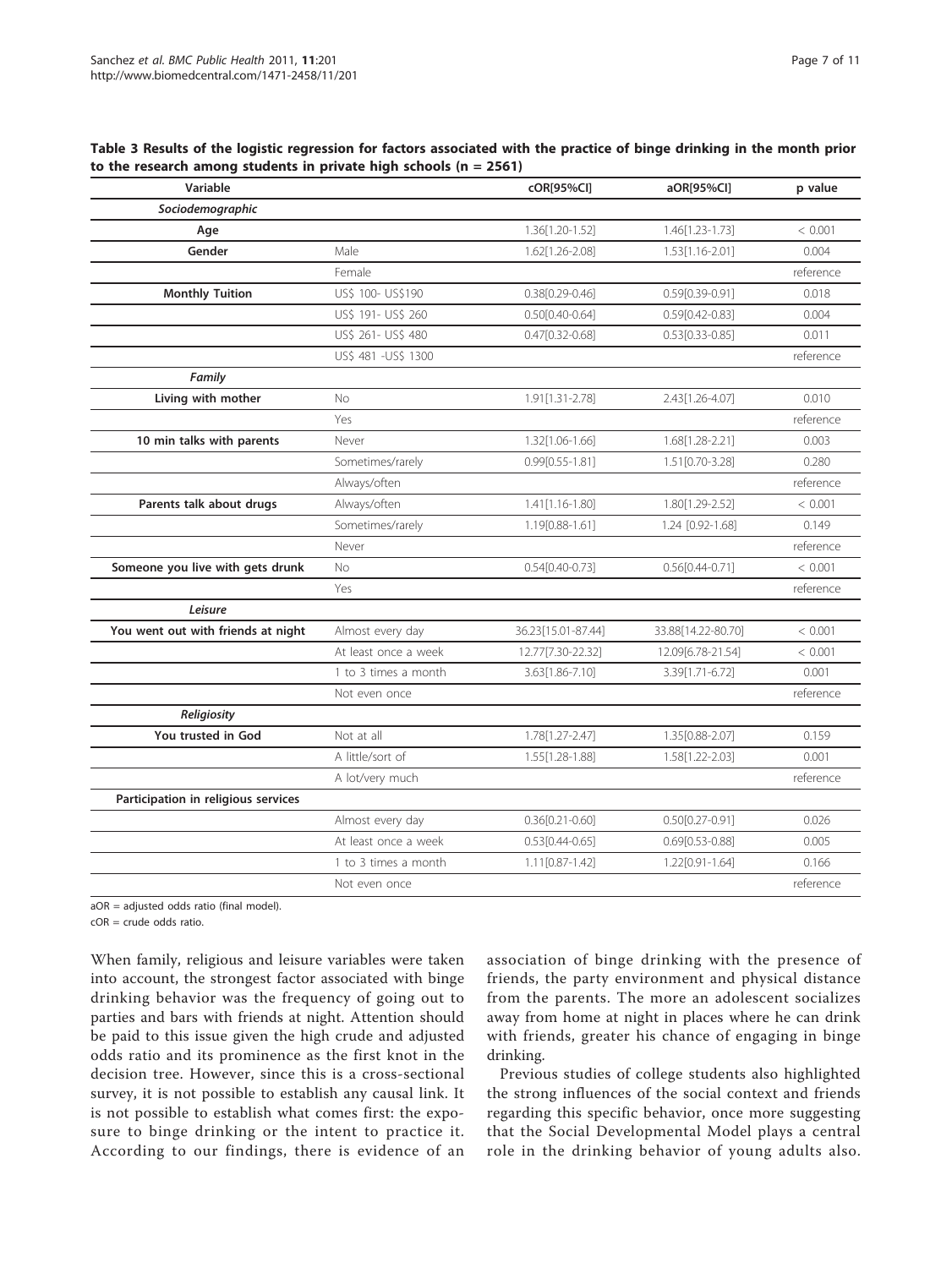Going out to parties and bars at night certainly exposes the adolescent to a risky environment, and college binge drinking and access to alcohol is very easy, as observed by Weitzman et al [\[42](#page-10-0)]. In addition, Beets et al [[27](#page-10-0)] found that binge drinking is strongly associated with parties, especially on weekends. However, it is believed that the facilitated access to alcohol does not happen only at night in the so-called "parties". In Brazil, it is widely recognized that adolescents can easily buy alcohol even though the law prohibits its sale to individuals under 18, as Romano et al [\[43](#page-10-0)] already described. The easy access, along with low prices (a bottle of cachaça [fermented sugarcane liquor] or beer can be bought for a little more than US\$1), imitation of the behavior of friends and physical distance from the parents seem to be a high-risk combination for binge drinking.

Other leisure activities beside those related to socializing outside the home are not associated with binge drinking. Interestingly, in the context that many preventive programs for alcohol and other drugs use among adolescents are focused on improving the use of free time it is important to notice that there was no evidence that leisure sports activities in these adolescents' free time, artistic activities, internet use or reading were associated with binge drinking.

#### Family

In the context of physical distance from the parents and almost daily socialization with friends on outings or at parties, it was believed that the variables regarding parental supervision would present significance in the final model, as demonstrated by Mistry et al [\[18\]](#page-9-0) for both boys and girls engaged in drinking and smoking. Nevertheless, our data showed that only the students who reported that talked to their parents for 10 minutes or more per day seemed to be less exposed to BD. Guilamo-Ramos et al. [\[15](#page-9-0)] characterized the family variables that influence BD as little dialogue, supervision and control. We did not detect associations with direct ratings of supervision and control, but associations were found with the possible protective effect of conversation during the day. On the other hand, we observed a positive association with BD when parents and children regularly talk about drugs: adolescents who reported always or often talking to their parents about drugs were almost twice as likely to have engaged in a binge. A justification for this finding might be that those parents are already suspicious of their children's risky alcohol consumption and are trying to reduce their chances of using illegal drugs, maybe believing that using "drugs" is more serious than getting drunk. Another hypothesis that was not tested is that teenagers who are binge drinking are also using other drugs and their parents are more concerned about the consumption of drugs other than alcohol than about the practice of binge. Or, perhaps this is simply the result of a measurement issue, and parents are not necessarily distinguishing between alcohol and other drugs when they talk to their kids.

Considering the parents-child discussion issue, Austin et al (2000)[[44\]](#page-10-0) found that that parental discussion about alcohol can worsen perceptions about the media message. Their study shows that positive parental mediation of television advertising seems to increase risk for alcohol use while negative parental mediation decreases the risk. This finding points to the need of a future examination of the content of the 10 minute talks that is protecting adolescents from binge drinking.

Family structure was another aspect that presented relative disagreement with published data. In this model, parents' marital status did not present itself as a protective or risk factor for binge drinking, as opposed to the North-American findings of Miller et al., [[45\]](#page-10-0) according to which living with both parents is a protective factor against alcohol intoxication and of Ledoux et al. [[14\]](#page-9-0), who confirmed that adolescents from French and UK who lived in non intact families (divorced or dead parents) were more likely to binge drinking in the past 30 days. The presence of the mother seems to be the strongest associated factor of the variables of family structure. This finding may be explained based on the lifestyle of youths who do not live with their mothers, which could be less orderly or disciplined. The presence of the mother might provide more control over the actions of the youth. This study did not investigate the quality of the relationship between the adolescents and their parents or how long they have lived together. However, the maternal role seems to be a potent inhibitor across different countries and cultures. A major task of adolescence is seeking autonomy from parents while increasing reliance on peers. More secure attachment styles and maternal-adolescent relationship quality in this period had a positive effect in the influence of peer substance use [\[46\]](#page-10-0). Moreover McAdler et al. [[17\]](#page-9-0) suggest that the involvement of the adolescent with his/her mother is more influential than her physical presence regarding the adolescent's heavy use of alcohol. The closer they are to their mothers, the less binge drinking adolescents between 14 and 15 years old engage in. However, these findings are not in line with those of Johnson et al. [[47](#page-10-0)], who observed that deeper affection for the mother and better communication between parents and children were associated with a higher intake of alcohol. The authors believe that mothers do not often see the use of alcohol as a problem, mainly as a result of their trust in their children. However it can be also interpreted that sometimes children can evaluate the permissiveness of their mothers as an evidence of deeper affection. In addition, in this European study,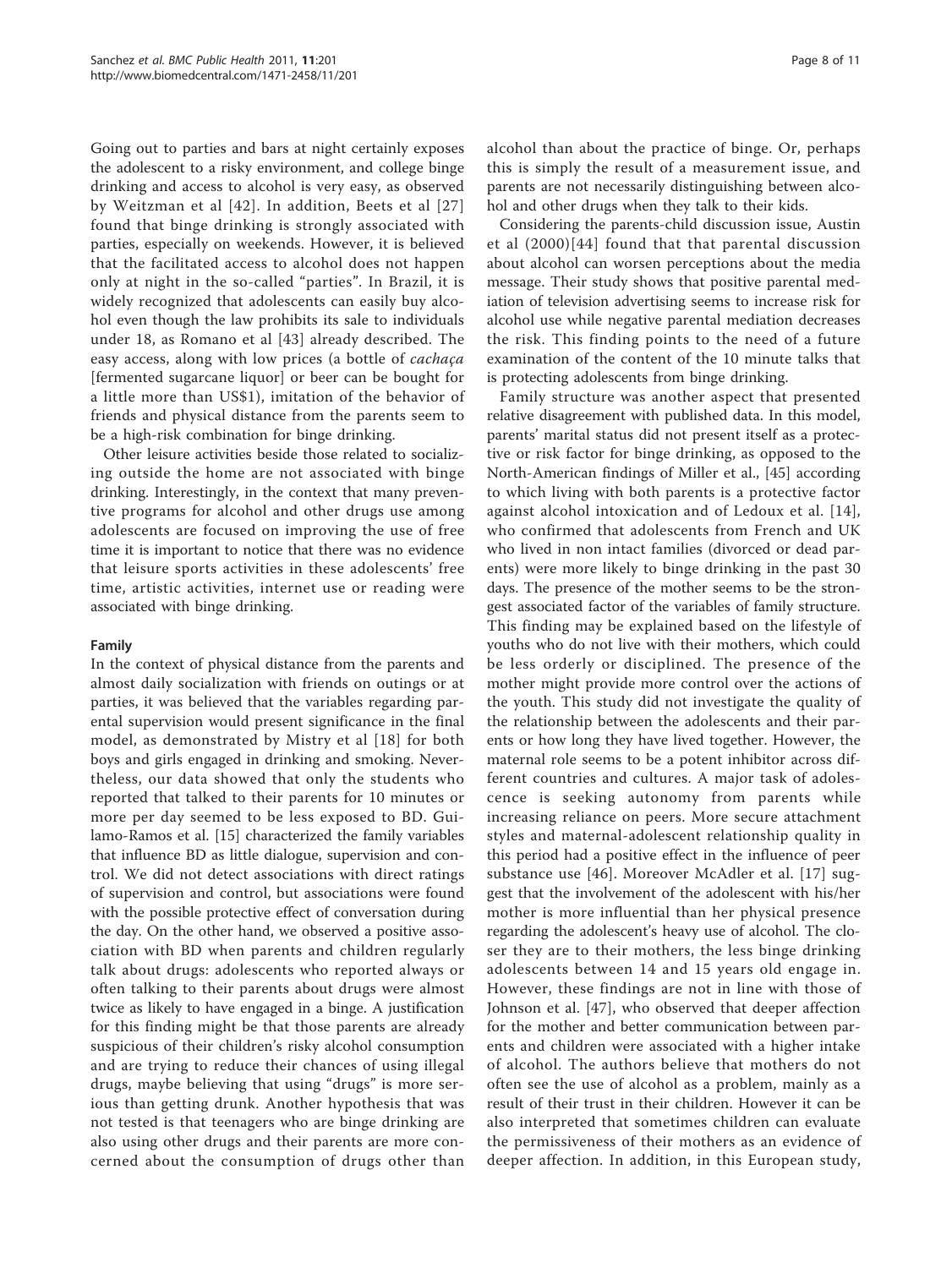McAdler et al. [[17\]](#page-9-0) found that living with both parents was not associated with alcohol consumption, but to the use of other drugs. As detected in previous studies carried out among adolescents [\[11](#page-9-0)], alcohol use and dependence of the parents are directly related to their children's abusive alcohol use. In this representative sample, living with someone who usually gets drunk practically doubled the odds for the adolescent to engage in BD. Hung et al. [[19](#page-9-0)] also found that adolescents who have parents who both used alcohol and less parental support were significant predictors of early onset of alcohol use.

For Kuntsche et al. [[40](#page-10-0)] it happens because adolescents who are more likely to engage in BD tend to underestimate the problem due to their family history of drunkenness. As family factors, especially parents drinking, influence children's initiation of alcohol use, it is important to teach parents about alcohol effects on children and to emphasize their role in prevention. Moreover, Arria et al. [[48](#page-10-0)] emphasize the importance of awareness among parents on their role in determining their rules on alcohol consumption in adolescence, whereas family influence is quite strong this time and loses sustainability at the stage where the children go to University.

The protective effect of the model received at home may also indicate interventions emphasizing controlled alcohol consumption by parents. Thus, a prevention program could include brief intervention for parents who abuse alcohol triggering drunkenness. In this sense, Mistry et al. [[18\]](#page-9-0), studying the process of resilience among adolescent, found that those who are considered drinkers generally have models of this behavior at home. In fact, not only the behavior for alcohol use is a reflection of domestic experience, but also practice of physical activities and balanced meals, with fruits and vegetables. Besides, authors suggest that any program of health promotion should be founded on family and ethnically targeted, considering the peculiarities of cultural backgrounds.

#### Religiousness

Finally, the analysis of the five religiosity variables showed the association of two of them with the practice of binge drinking. As observed before by Sinha et al. [[49\]](#page-10-0) adolescents who attended religious services (group prayer) most often were the least exposed to risk behaviors, as is the case of heavy alcohol use. Our findings show relevance of almost daily or at least weekly participation in group prayer and a high trust in God, but no association with the frequency of attendance at artistic activities within the religious group (such as theater classes, dance and music classes inside a church and with religious background) or youth group meetings.

Kliewer and Murrelle [[20](#page-10-0)] have hypothesized that the more an adolescent believes in God, the more protected he will be against the use of legal and illegal drugs. Indeed, church services are a way to occupy the time of youth in alternative activities besides binge drinking, but also, in this religious activity they should learn moral concepts that discourage alcohol abuse and possible enlarge their trust in God. In this sense, Stylianou [\[50](#page-10-0)] proposed a theory suggesting that the perception of immorality and personal responsibility on physical selfdestruction that religions bring to their members controls the attitudes of these individuals when faced with opportunities for drug use.

Notably we found an inverse association between BD and a factor of intrinsic religiosity (trust in God) and one factor of organized religiosity (participation in group prayer/religious services) that has already been explored in studies presented by Koenig et al. [\[21\]](#page-10-0), especially among North-Americans. As this is a crosssectional survey, we cannot establish what came first: the attendance at cults that developed the trust in God or because the adolescent trusts in God s/he seek to attend a group prayer weekly? It is important to emphasize that the use of religious belief in life decisions was not associated with BD in our sample, suggesting that perhaps more important than what is said in the church is the network of non-drinking friends that adolescents is able to contact in these places, favoring a less risky lifestyle.

We should bear in mind, though, that not all religions in Brazil have a clear position about alcohol use, and therefore their followers might see them as permissive, which would not curb their abusive use [\[51](#page-10-0)]. As Catholics take alcohol on their sacrament and Mormons forbid alcohol use, we would find different association among drinking behavior according to religious affiliation [\[52](#page-10-0)]. However, on this study we have no information about religious affiliation and it should be seen as a limitation.

#### Limitations

Other important limitations should be pointed out. Since it is a cross-sectional survey, the factors analyzed might present associations with the practice of binge drinking, but it is not possible for us to establish causal relations. Moreover, the data collection in the classroom might exclude students who are often absent from class or those who developed serious alcohol-related problems and dropped out of school. Additionally, due to the fact that a self-report questionnaire was used, the answers are only reports of consumption, and the questions are subject to interpretation by the participants. The adolescent respondents might be underreporting their drug use [[53\]](#page-10-0). Moreover, we did not have data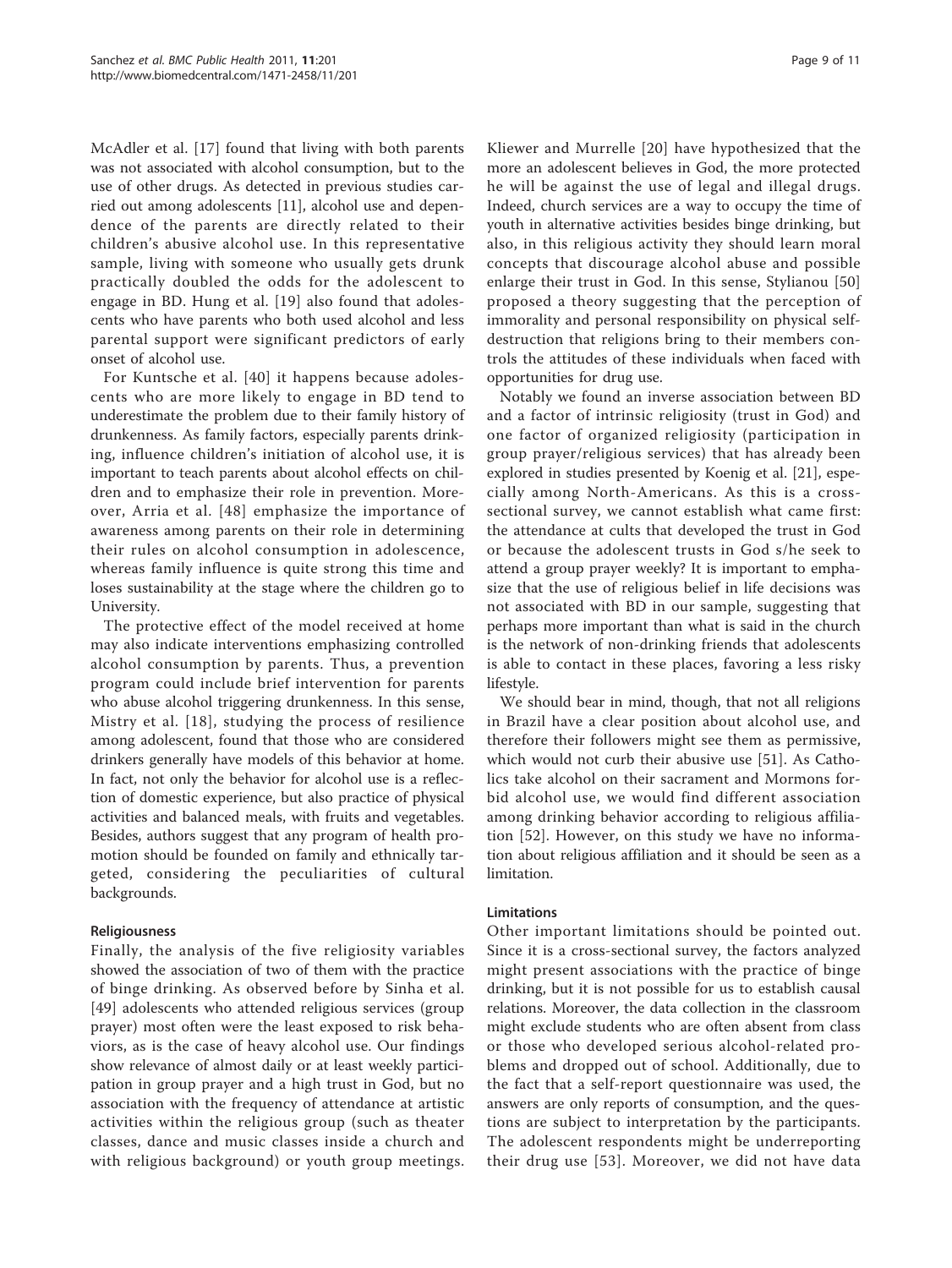<span id="page-9-0"></span>from students in public high schools in São Paulo, so data is not generalizable to the general adolescent Sao Paulo population and the BD pattern might be different in private schools in other Brazilian cities and regions. On the other hand, the strength of this study is the rarity of the sample. Carlini-Cotrim et al. [12] had already mentioned the difficult of accessing private schools in Sao Paulo, a fact that was actually noticed by our group, but that was circumvented through various telephone contacts and visits to school principals.

#### Conclusion

Considering that knowledge about BD in developing countries is limited, as most research has been conducted among North-American college students and other particular groups of young adults, this study sheds light about this phenomenon among younger students from a different cultural background. Besides adding to scientific knowledge on BD, this study provides a step forward in identifying the groups that prevention programs should target.

The practice of BD among wealthy high school students in São Paulo seems to be strongly associated with the time they spend at parties, shows and bars at night, consistent with the Social Developmental Model as the main factor associated with this practice was the exposure to a party environment with friends at night. In this sense, their friends are playing a crucial role in this behavior. Future studies should investigate what happens in those environments from an ethnographic perspective and determine what protects some youths from engaging in the practice of binge drinking. Furthermore, participation in group prayer in a religious environment seems to be alternatives to going out with friends and, as such an alternative to be exposed to alcohol and binge drinking. Finally, a component of parental monitoring and family structure were also associated with binge drinking, such as the presence of the mother figure and talks lasting at least 10 minutes. This shows the importance of dialogue between parents and children, which could be stimulated by school projects for prevention of binge drinking. Since the present study suggests that parties with friend are more important for the binge drinking behavior than the protection that comes from religiosity or family support, one can imagine that a model of positive peer pressure could be tested as a prevention program for this specific behavior.

#### Acknowledgements

To our funding sources: FAPESP (Fundação de Amparo à Pesquisa do Estado de São Paulo) and AFIP (Associação Fundo de Incentivo à Psicofarmacologia). Dr Noto received from FAPESP grant 07/50007-0 and Dr Sanchez grant 08/54737-6. Dr. Martins receives research support from NIDA grants DA020667 and DA023434 and from NICHD grant HD060072. Research conducted at the Department of Psychobiology at the Federal

University of São Paulo in the Brazilian Center of Information on Psychotropic Drugs.

#### Author details

<sup>1</sup> Brazilian Center of Information on Psychotropic Drugs (CEBRID), Psychobiology Department of the Universidade Federal de São Paulo, São Paulo, Brazil. <sup>2</sup>Department of Mental Health, Johns Hopkins Bloomberg School of Public Health, Baltimore, USA.

#### Authors' contributions

ZMS: wrote the manuscript and did the analyses; SSM: supervised the analysis and the paper writing process; ESO, DPL and YGM: literature revision, data discussion and data collection; ARN: conceptualized the manuscript and was the project coordinator. All authors read and approved the final manuscript.

#### Competing interests

The authors declare that they have no competing interests.

Received: 13 August 2010 Accepted: 31 March 2011 Published: 31 March 2011

#### References

- 1. Wechsler H, Nelson TF: [Binge drinking and the American college student:](http://www.ncbi.nlm.nih.gov/pubmed/11767258?dopt=Abstract) what'[s five drinks?](http://www.ncbi.nlm.nih.gov/pubmed/11767258?dopt=Abstract) Psychol Addict Behav 2001, 15(4):287-91.
- 2. Brewer RD, Swahn MH: [Binge drinking and violence.](http://www.ncbi.nlm.nih.gov/pubmed/16077057?dopt=Abstract) JAMA 2005, 294(5):616-8.
- 3. NHTSA: Traffic Safety Facts 2003: Young Drivers. United States Department of Transportation Washington, DC: National Highway Transportation Safety Administration; 2004.
- 4. Abbey A, et al: [How does alcohol contribute to sexual assault?](http://www.ncbi.nlm.nih.gov/pubmed/11981135?dopt=Abstract) [Explanations from laboratory and survey data.](http://www.ncbi.nlm.nih.gov/pubmed/11981135?dopt=Abstract) Alcohol Clin Exp Res 2002, 26(4):575-81.
- 5. Brown SA, et al: [Neurocognitive functioning of adolescents: effects of](http://www.ncbi.nlm.nih.gov/pubmed/10698367?dopt=Abstract) [protracted alcohol use.](http://www.ncbi.nlm.nih.gov/pubmed/10698367?dopt=Abstract) Alcohol Clin Exp Res 2000, 24(2):164-71.
- 6. Soldera M, et al: [\[Use of psychotropics drugs among students:](http://www.ncbi.nlm.nih.gov/pubmed/15122385?dopt=Abstract) [prevalence and associated social factors\].](http://www.ncbi.nlm.nih.gov/pubmed/15122385?dopt=Abstract) Rev Saude Publica 2004, 38(2):277-83.
- 7. Grant BF, Stinson FS, Harford TC: [Age at onset of alcohol use and DSM-IV](http://www.ncbi.nlm.nih.gov/pubmed/11775078?dopt=Abstract) [alcohol abuse and dependence: a 12-year follow-up.](http://www.ncbi.nlm.nih.gov/pubmed/11775078?dopt=Abstract) J Subst Abuse 2001, 13(4):493-504.
- 8. Helasoja V, et al: [The sociodemographic patterning of drinking and binge](http://www.ncbi.nlm.nih.gov/pubmed/17854484?dopt=Abstract) [drinking in Estonia, Latvia, Lithuania and Finland, 1994-2002.](http://www.ncbi.nlm.nih.gov/pubmed/17854484?dopt=Abstract) BMC Public Health 2007, 7:241.
- Pratta EM, dos Santos MA: [Adolescence and the consumption of](http://www.ncbi.nlm.nih.gov/pubmed/17934589?dopt=Abstract) [psychoactive substances: the impact of the socioeconomic status.](http://www.ncbi.nlm.nih.gov/pubmed/17934589?dopt=Abstract) Rev Lat Am Enfermagem 2007, 15(Spec No):806-11.
- 10. Galduroz JC, Caetano R: [\[Epidemiology of alcohol use in Brazil\].](http://www.ncbi.nlm.nih.gov/pubmed/15729435?dopt=Abstract) Rev Bras Psiquiatr 2004, 26(Suppl 1):S3-6.
- 11. de Souza DP, Areco KN, da Silveira Filho DX: [\[Alcohol and alcoholism](http://www.ncbi.nlm.nih.gov/pubmed/16113908?dopt=Abstract) [among Brazilian adolescent public-school students\].](http://www.ncbi.nlm.nih.gov/pubmed/16113908?dopt=Abstract) Rev Saude Publica 2005, 39(4):585-92.
- 12. Carlini-Cotrim B, Gazal-Carvalho C, Gouveia N: [\[Health behavior among](http://www.ncbi.nlm.nih.gov/pubmed/11175610?dopt=Abstract) [students of public and private schools in the metropolitan area of Sao](http://www.ncbi.nlm.nih.gov/pubmed/11175610?dopt=Abstract) [Paulo, Brazil\].](http://www.ncbi.nlm.nih.gov/pubmed/11175610?dopt=Abstract) Rev Saude Publica 2000, 34(6):636-45.
- 13. INEP: Sinopse Estatística da Educação Básica 2007. 2009 [\[http://www.inep.](http://www.inep.gov.br/basica/censo/Escolar/Sinopse/sinopse.asp) [gov.br/basica/censo/Escolar/Sinopse/sinopse.asp\]](http://www.inep.gov.br/basica/censo/Escolar/Sinopse/sinopse.asp), [cited 2009 April 03].
- 14. Ledoux S, et al: Family [structure, parent-child relationships, and alcohol](http://www.ncbi.nlm.nih.gov/pubmed/11825858?dopt=Abstract) [and other drug use among teenagers in France and the United](http://www.ncbi.nlm.nih.gov/pubmed/11825858?dopt=Abstract) [Kingdom.](http://www.ncbi.nlm.nih.gov/pubmed/11825858?dopt=Abstract) Alcohol Alcohol 2002, 37(1):52-60.
- 15. Guilamo-Ramos V, et al: [Parental and school correlates of binge drinking](http://www.ncbi.nlm.nih.gov/pubmed/15855471?dopt=Abstract) [among middle school students.](http://www.ncbi.nlm.nih.gov/pubmed/15855471?dopt=Abstract) Am J Public Health 2005, 95(5):894-9.
- 16. Guo J, et al: [Childhood and adolescent predictors of alcohol abuse and](http://www.ncbi.nlm.nih.gov/pubmed/11838912?dopt=Abstract) [dependence in young adulthood.](http://www.ncbi.nlm.nih.gov/pubmed/11838912?dopt=Abstract) J Stud Alcohol 2001, 62(6):754-62.
- 17. McArdle P, et al: [European adolescent substance use: the roles of family](http://www.ncbi.nlm.nih.gov/pubmed/11964109?dopt=Abstract) [structure, function and gender.](http://www.ncbi.nlm.nih.gov/pubmed/11964109?dopt=Abstract) Addiction 2002, 97(3):329-36.
- 18. Mistry R, et al: [Resilience and patterns of health risk behaviors in](http://www.ncbi.nlm.nih.gov/pubmed/19159644?dopt=Abstract) [California adolescents.](http://www.ncbi.nlm.nih.gov/pubmed/19159644?dopt=Abstract) Prev Med 2009, 48(3):291-7.
- 19. Hung CC, Yen LL, Wu WC: Association of parents' [alcohol use and family](http://www.ncbi.nlm.nih.gov/pubmed/19497107?dopt=Abstract) [interaction with the initiation of alcohol use by sixth graders: a](http://www.ncbi.nlm.nih.gov/pubmed/19497107?dopt=Abstract) [preliminary study in Taiwan.](http://www.ncbi.nlm.nih.gov/pubmed/19497107?dopt=Abstract) BMC Public Health 2009, 9:172.